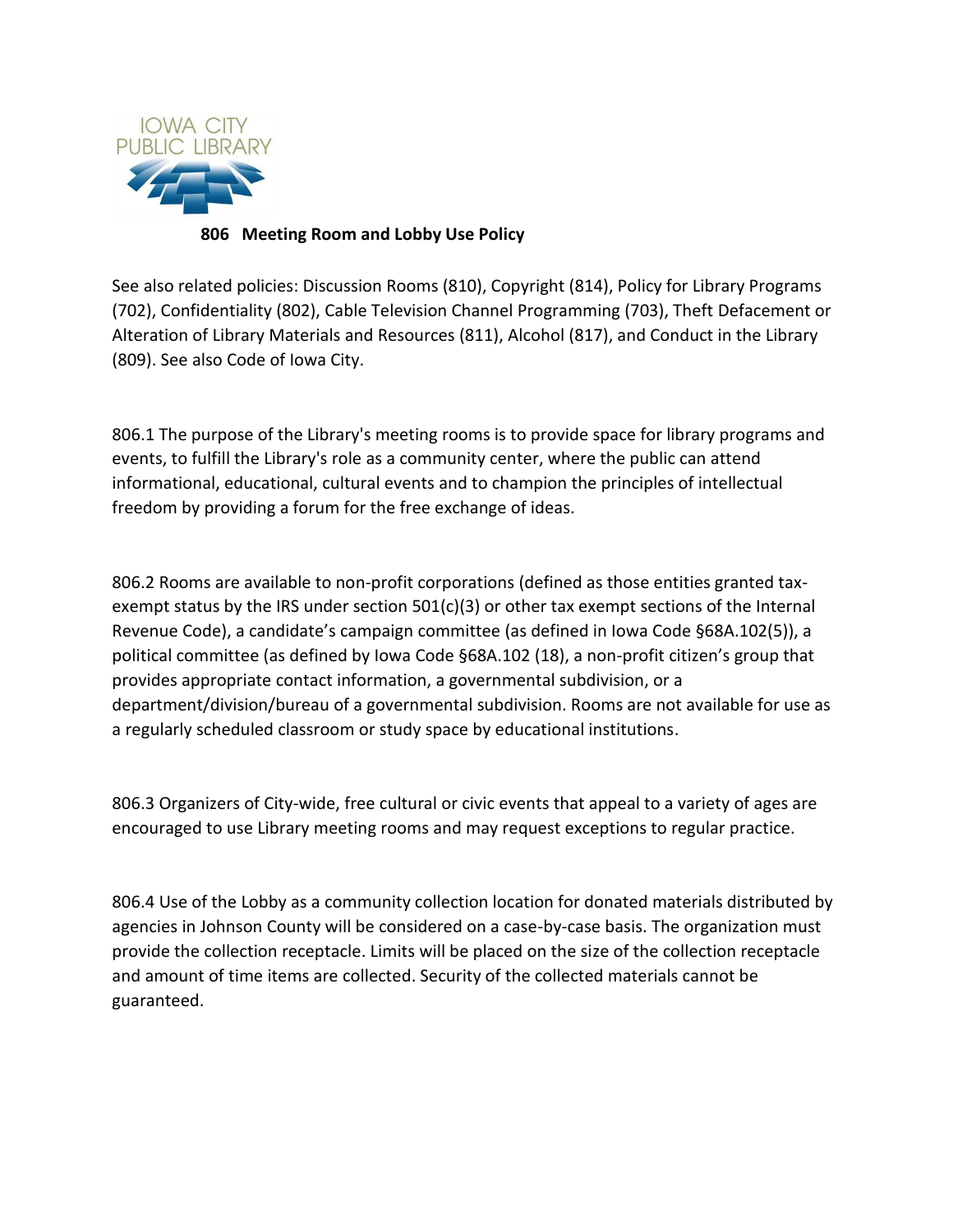806.5 Groups may have bookings only for a single meeting or for a brief series of meetings extending for no longer than two weeks at any one time. Rooms are not intended for a group's regular meeting place or for multiple day exhibitions or displays.

806.6 There is no fee for the use of library meeting rooms. All rooms are set in a standard room set-up and groups are responsible for returning the room to the standard set-up. Groups will be charged for labor and materials to cover the cost of resetting the room, damage or extraordinary room clean up that results from use (minimum charge: \$50).

806.7 Selling and fundraising in the Library's meeting rooms and lobby are prohibited except for events that benefit the Library. Book selling by the presenter or local bookstore is permitted when the author is speaking at a Library-sponsored or co-sponsored event.

806.8 Admission may not be charged for any events in Library meeting rooms except for fundraising events sponsored by the Library or ICPL Friends Foundation that benefit the Library.

806.9 The Library neither approves nor disapproves of content, ideas or subject matter presented in meeting rooms and does not accept responsibility for ensuring accuracy or that all points of view are represented.

806.10 Events scheduled in Meeting Room A or when A, B, and C are used in combination must be open to the public. Meetings scheduled in Meeting Rooms B, C, D, and E may be closed to the public.

806.11 Meeting room reservation information is a public record and subject to public notice. Contact information for individuals reserving the rooms is required and will be visible on the Library website and other media for 3 years.

806.12 Meeting rooms will be available for use during the hours the Library is open. If staffing permits and with prior arrangement, meetings in Rooms A, B, C, and D may begin before the Library opens by one hour, except on Sundays and holidays. Meetings in Room E are limited to Library hours only.